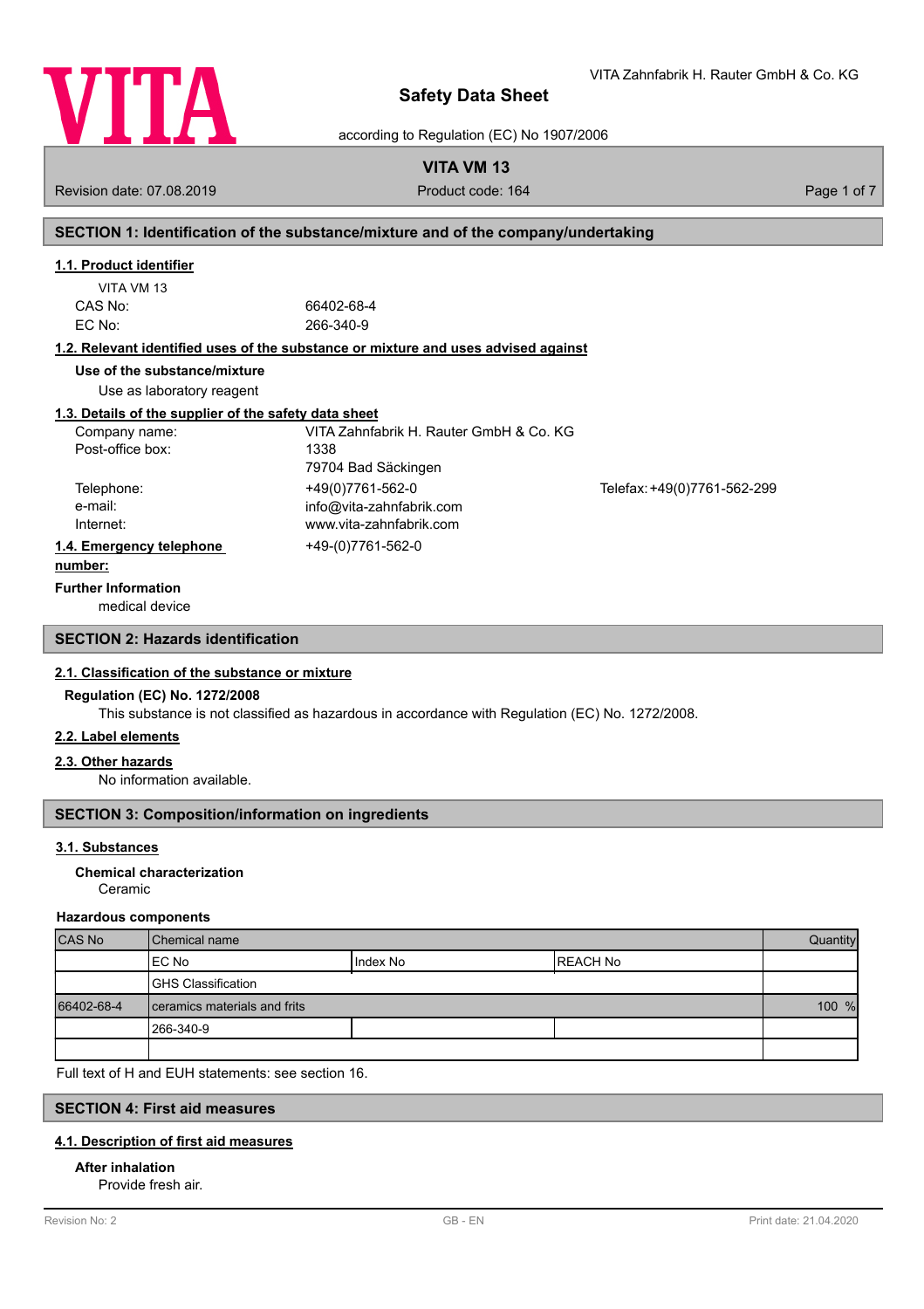

according to Regulation (EC) No 1907/2006

# **VITA VM 13**

Revision date: 07.08.2019 **Product code: 164** Product code: 164 Page 2 of 7

# **After contact with skin**

Wash with plenty of water. Take off contaminated clothing and wash it before reuse.

## **After contact with eyes**

Rinse immediately carefully and thoroughly with eye-bath or water.

#### **After ingestion**

Rinse mouth immediately and drink plenty of water.

#### **4.2. Most important symptoms and effects, both acute and delayed** No information available.

# **4.3. Indication of any immediate medical attention and special treatment needed**

Treat symptomatically.

#### **SECTION 5: Firefighting measures**

#### **5.1. Extinguishing media**

#### **Suitable extinguishing media**

Co-ordinate fire-fighting measures to the fire surroundings.

#### **5.2. Special hazards arising from the substance or mixture**

Non-flammable.

#### **5.3. Advice for firefighters**

In case of fire: Wear self-contained breathing apparatus.

#### **Additional information**

Collect contaminated fire extinguishing water separately. Do not allow entering drains or surface water.

#### **SECTION 6: Accidental release measures**

# **6.1. Personal precautions, protective equipment and emergency procedures**

Avoid dust formation. Do not breathe dust.

# **6.2. Environmental precautions**

Do not allow to enter into surface water or drains.

#### **6.3. Methods and material for containment and cleaning up**

Take up mechanically. Treat the recovered material as prescribed in the section on waste disposal.

#### **6.4. Reference to other sections**

Safe handling: see section 7 Personal protection equipment: see section 8 Disposal: see section 13

## **SECTION 7: Handling and storage**

#### **7.1. Precautions for safe handling**

#### **Advice on safe handling**

No special measures are necessary.

**Advice on protection against fire and explosion**

No special fire protection measures are necessary.

## **7.2. Conditions for safe storage, including any incompatibilities**

#### **Requirements for storage rooms and vessels**

Keep container tightly closed.

#### **Hints on joint storage**

No special measures are necessary.

## **7.3. Specific end use(s)**

Use as laboratory reagent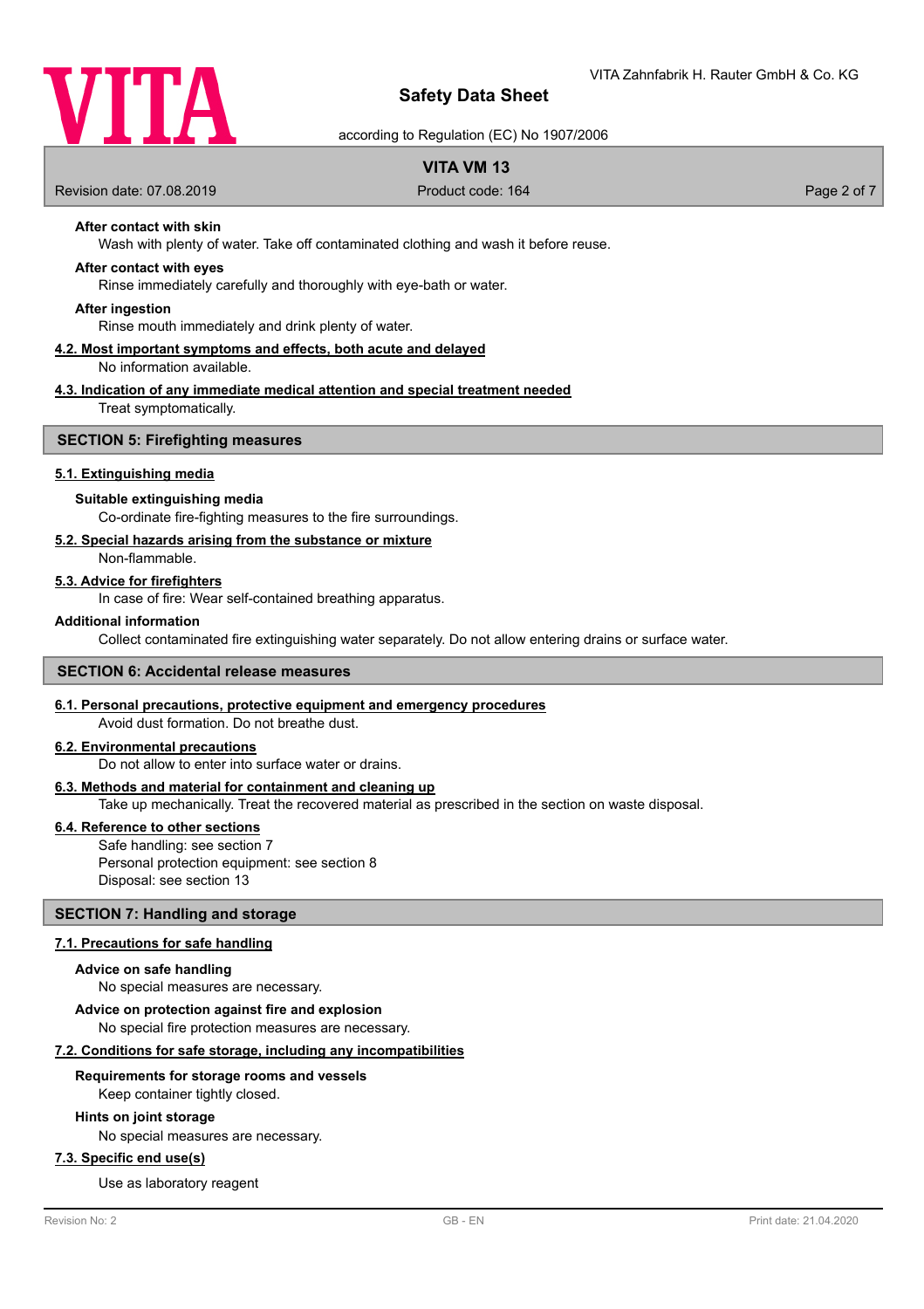

according to Regulation (EC) No 1907/2006

# **VITA VM 13**

Revision date: 07.08.2019 **Product code: 164** Product code: 164 Page 3 of 7

# **SECTION 8: Exposure controls/personal protection**

#### **8.1. Control parameters**

# **8.2. Exposure controls**

#### **Protective and hygiene measures**

Take off contaminated clothing. Wash hands before breaks and after work. When using do not eat, drink, smoke, sniff.

# **Eye/face protection**

Wear eye protection/face protection. Dust protection eye glasses

#### **Hand protection**

When handling with chemical substances, protective gloves must be worn with the CE-label including the four control digits. The quality of the protective gloves resistant to chemicals must be chosen as a function of the specific working place concentration and quantity of hazardous substances. For special purposes, it is recommended to check the resistance to chemicals of the protective gloves mentioned above together with the supplier of these gloves. Recommended glove articles KCL Dermatril P NBR (Nitrile rubber)

#### **Skin protection**

Use of protective clothing.

# **Respiratory protection**

Provide adequate ventilation as well as local exhaustion at critical locations. Technical ventilation of workplace

# **SECTION 9: Physical and chemical properties**

#### **9.1. Information on basic physical and chemical properties**

| Physical state:<br>Colour:                                    | solid                            |
|---------------------------------------------------------------|----------------------------------|
| Odour:                                                        | characteristic                   |
| pH-Value:                                                     | not determined                   |
| Changes in the physical state                                 |                                  |
| Melting point:                                                | not determined                   |
| Initial boiling point and boiling range:                      | x                                |
| Flash point:                                                  | X                                |
| Flammability                                                  |                                  |
| Solid:                                                        | not determined                   |
| Gas:                                                          | not applicable                   |
| <b>Explosive properties</b><br>The product is not: Explosive. |                                  |
| Lower explosion limits:                                       | not determined                   |
| Upper explosion limits:                                       | not determined                   |
| <b>Auto-ignition temperature</b>                              |                                  |
| Solid:<br>Gas:                                                | not determined<br>not applicable |
| Decomposition temperature:                                    | not determined                   |
| <b>Oxidizing properties</b><br>Not oxidising.                 |                                  |
| Vapour pressure:<br>(at 50 $^{\circ}$ C)                      | <=1100 hPa                       |
| Density:                                                      | $2,50000$ g/cm <sup>3</sup>      |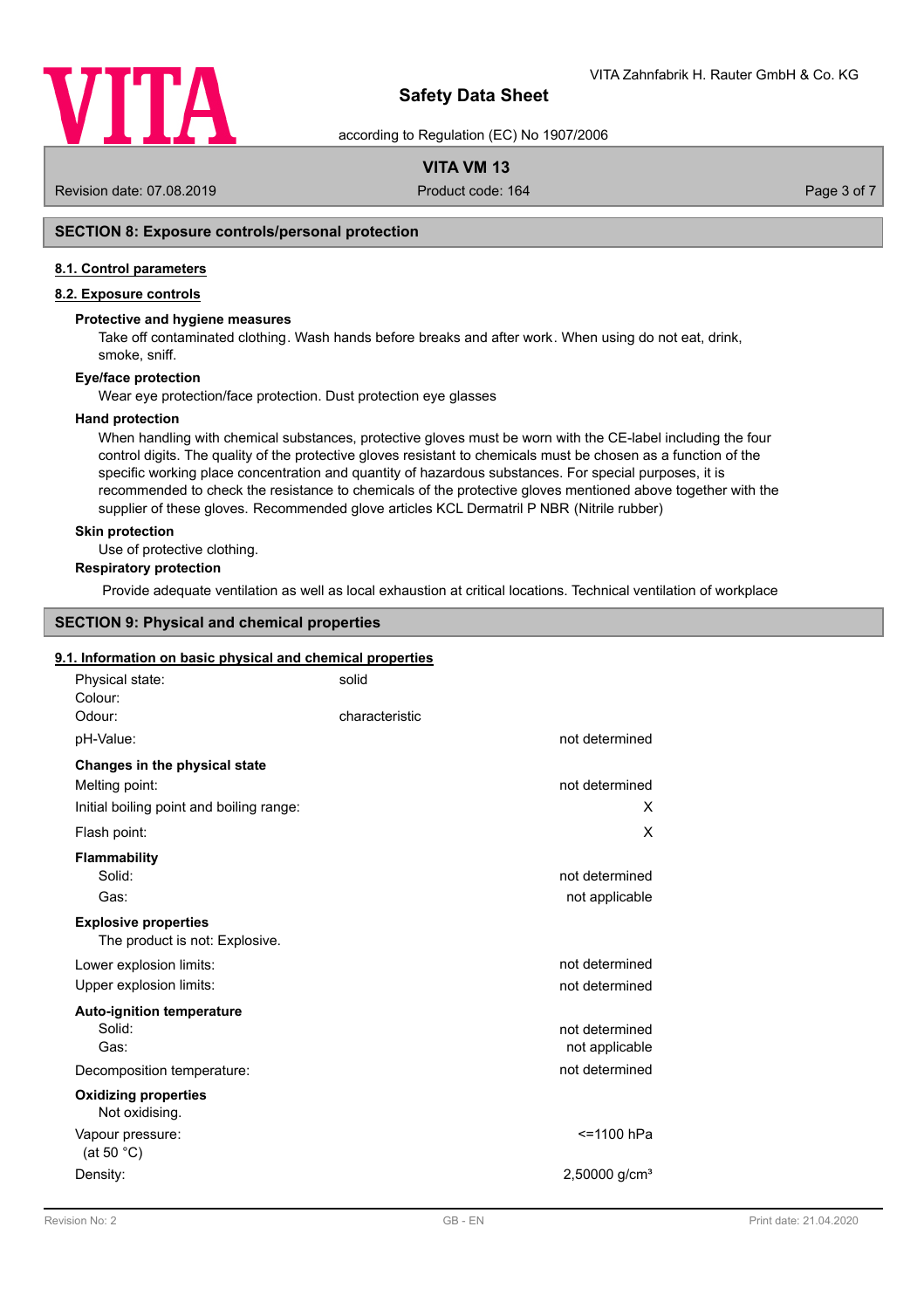

#### according to Regulation (EC) No 1907/2006

| <b>VITA VM 13</b>                              |                   |             |
|------------------------------------------------|-------------------|-------------|
| Revision date: 07.08.2019                      | Product code: 164 | Page 4 of 7 |
| Water solubility:                              | <b>No</b>         |             |
| Solubility in other solvents<br>not determined |                   |             |
| Partition coefficient:                         | not determined    |             |
| Vapour density:                                | not determined    |             |
| Evaporation rate:                              | not determined    |             |
| 9.2. Other information                         |                   |             |
| Solid content:                                 | 0,0%              |             |

## **SECTION 10: Stability and reactivity**

#### **10.1. Reactivity**

No hazardous reaction when handled and stored according to provisions.

#### **10.2. Chemical stability**

The product is stable under storage at normal ambient temperatures.

## **10.3. Possibility of hazardous reactions**

No known hazardous reactions.

## **10.4. Conditions to avoid**

none

#### **10.5. Incompatible materials**

No information available.

#### **10.6. Hazardous decomposition products**

No known hazardous decomposition products.

#### **SECTION 11: Toxicological information**

#### **11.1. Information on toxicological effects**

#### **Acute toxicity**

Based on available data, the classification criteria are not met.

#### **Irritation and corrosivity**

Based on available data, the classification criteria are not met.

#### **Sensitising effects**

Based on available data, the classification criteria are not met.

#### **Carcinogenic/mutagenic/toxic effects for reproduction**

Based on available data, the classification criteria are not met.

## **STOT-single exposure**

Based on available data, the classification criteria are not met.

#### **STOT-repeated exposure**

Based on available data, the classification criteria are not met.

#### **Aspiration hazard**

Based on available data, the classification criteria are not met.

#### **Additional information on tests**

The substance is classified as not hazardous according to regulation (EC) No 1272/2008 [CLP].

## **SECTION 12: Ecological information**

# **12.1. Toxicity**

The product is not: Ecotoxic.

# **12.2. Persistence and degradability**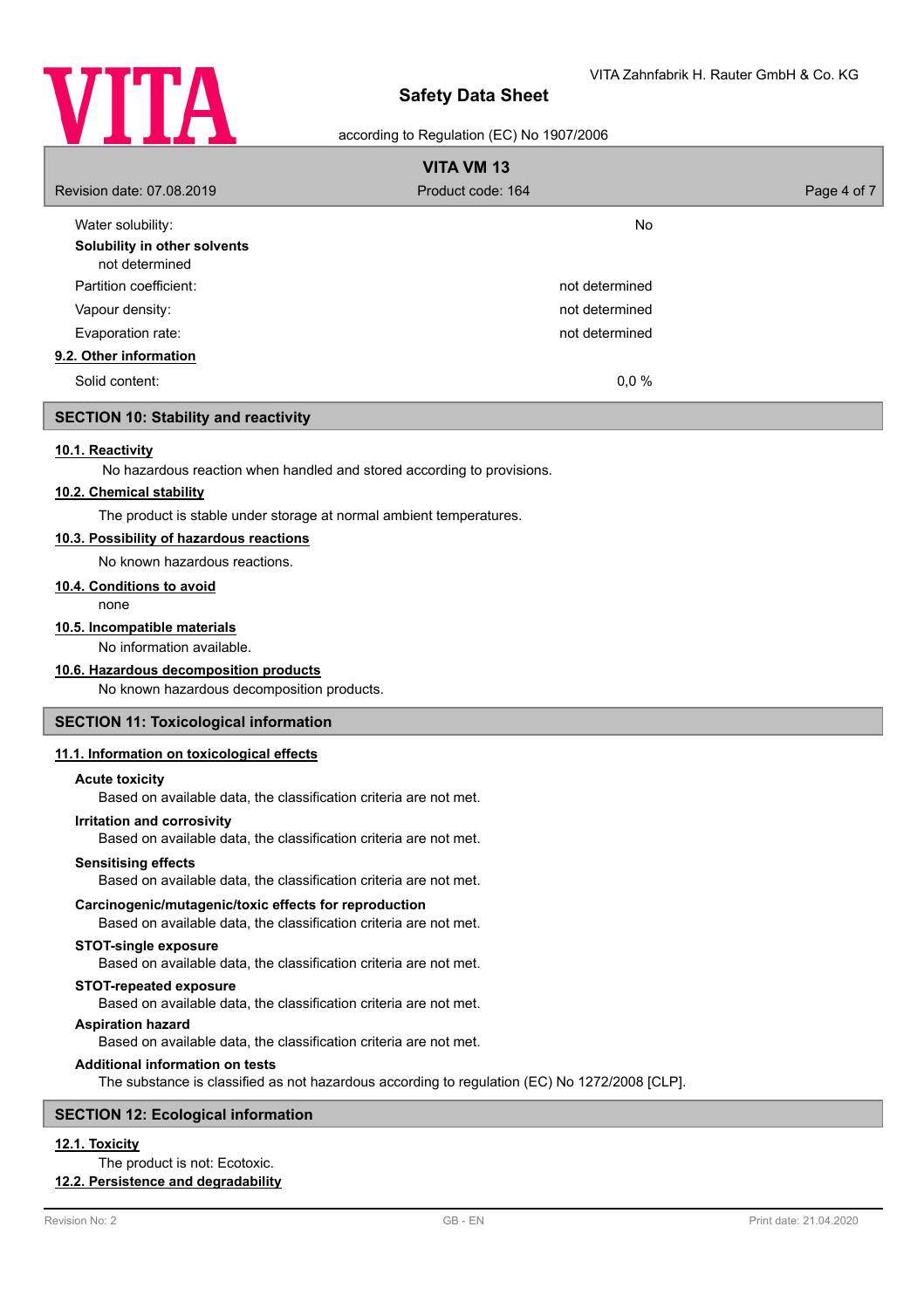# VITA

# **Safety Data Sheet**

according to Regulation (EC) No 1907/2006

# **VITA VM 13**

Revision date: 07.08.2019 **Product code: 164** Product code: 164 Page 5 of 7

The product has not been tested.

#### **12.3. Bioaccumulative potential**

The product has not been tested.

## **12.4. Mobility in soil**

The product has not been tested.

#### **12.5. Results of PBT and vPvB assessment** The product has not been tested.

# **12.6. Other adverse effects**

No information available.

#### **Further information**

Avoid release to the environment.

**SECTION 13: Disposal considerations**

#### **13.1. Waste treatment methods**

#### **Disposal recommendations**

Do not allow to enter into surface water or drains. Dispose of waste according to applicable legislation.

#### **Contaminated packaging**

Wash with plenty of water. Completely emptied packages can be recycled.

#### **SECTION 14: Transport information**

#### **Land transport (ADR/RID)**

**Marine transport (IMDG)**

**14.1. UN number:** No dangerous good in sense of this transport regulation. **14.2. UN proper shipping name:** No dangerous good in sense of this transport regulation. **14.3. Transport hazard class(es):** No dangerous good in sense of this transport regulation. **14.4. Packing group:** No dangerous good in sense of this transport regulation. **Inland waterways transport (ADN) 14.1. UN number:** No dangerous good in sense of this transport regulation. **14.2. UN proper shipping name:** No dangerous good in sense of this transport regulation.

**14.3. Transport hazard class(es):** No dangerous good in sense of this transport regulation. **14.4. Packing group:** No dangerous good in sense of this transport regulation.

**14.1. UN number:** No dangerous good in sense of this transport regulation. **14.2. UN proper shipping name:** No dangerous good in sense of this transport regulation. **14.3. Transport hazard class(es):** No dangerous good in sense of this transport regulation. **14.4. Packing group:** No dangerous good in sense of this transport regulation.

**14.1. UN number:** No dangerous good in sense of this transport regulation. **14.2. UN proper shipping name:** No dangerous good in sense of this transport regulation. **14.3. Transport hazard class(es):** No dangerous good in sense of this transport regulation. **14.4. Packing group:** No dangerous good in sense of this transport regulation.

# **14.5. Environmental hazards**

ENVIRONMENTALLY HAZARDOUS: no

# **14.6. Special precautions for user**

**Air transport (ICAO-TI/IATA-DGR)**

No information available.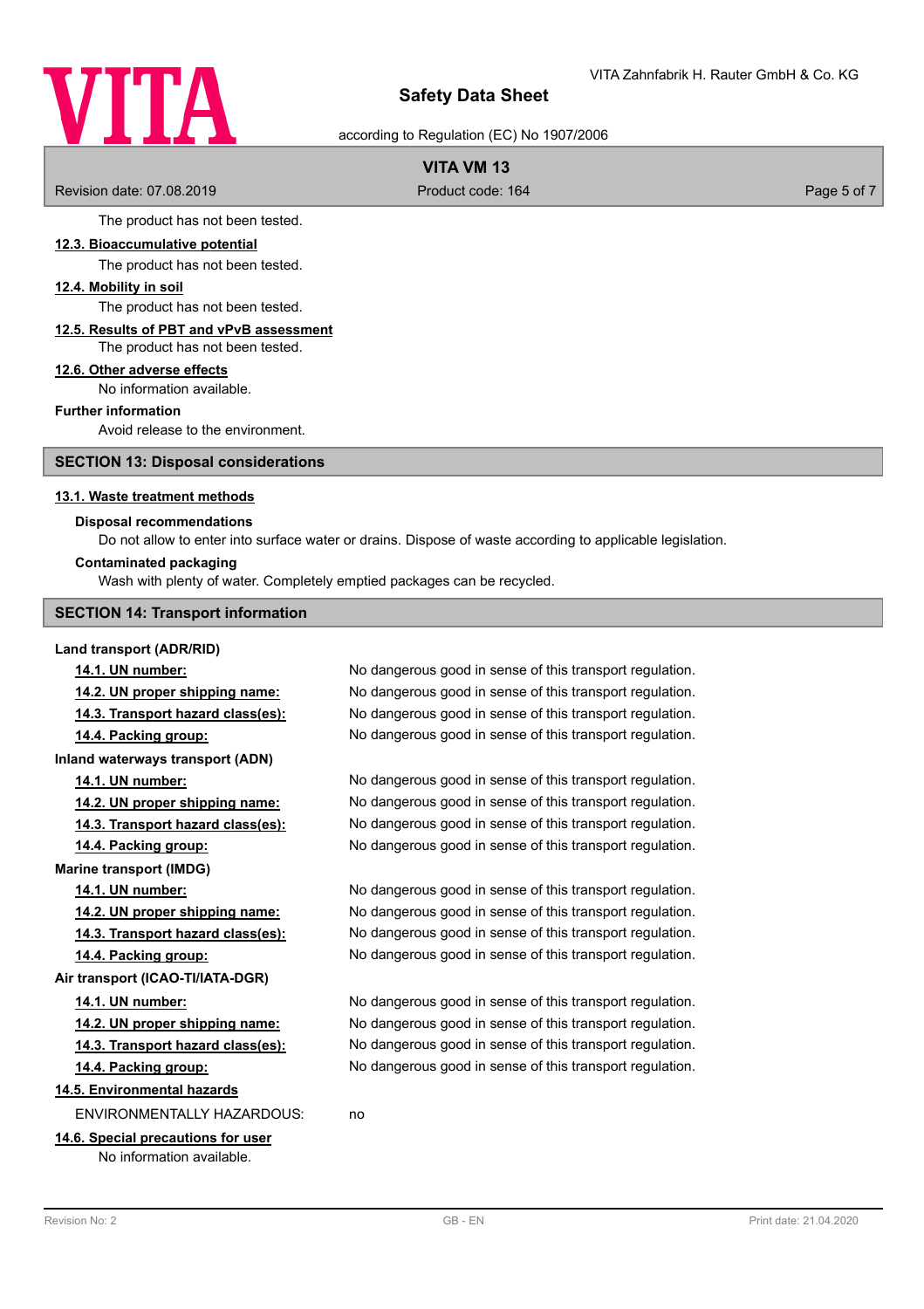

according to Regulation (EC) No 1907/2006

# **VITA VM 13**

Revision date: 07.08.2019 **Product code: 164** Product code: 164 **Page 6 of 7** Page 6 of 7

# **14.7. Transport in bulk according to Annex II of Marpol and the IBC Code**

not applicable

## **SECTION 15: Regulatory information**

#### **15.1. Safety, health and environmental regulations/legislation specific for the substance or mixture**

| EU regulatory information           |                                        |
|-------------------------------------|----------------------------------------|
| Information according to 2012/18/EU | Not subject to 2012/18/EU (SEVESO III) |
| (SEVESO III):                       |                                        |

#### **National regulatory information**

Water hazard class (D): 1 - slightly hazardous to water

#### **15.2. Chemical safety assessment**

For this substance a chemical safety assessment has not been carried out.

# **SECTION 16: Other information**

#### **Abbreviations and acronyms**

ADR: Accord européen sur le transport des marchandises dangereuses par Route (European Agreement concerning the International Carriage of Dangerous Goods by Road ) IMDG: International Maritime Code for Dangerous Goods IATA: International Air Transport Association GHS: Globally Harmonized System of Classification and Labelling of Chemicals EINECS: European Inventory of Existing Commercial Chemical Substances ELINCS: European List of Notified Chemical Substances CAS: Chemical Abstracts Service LC50: Lethal concentration, 50% LD50: Lethal dose, 50% CLP: Classification, labelling and Packaging REACH: Registration, Evaluation and Authorization of Chemicals GHS: Globally Harmonised System of Classification, Labelling and Packaging of Chemicals UN: United Nations DNEL: Derived No Effect Level DMEL: Derived Minimal Effect Level PNEC: Predicted No Effect Concentration ATE: Acute toxicity estimate LL50: Lethal loading, 50% EL50: Effect loading, 50% EC50: Effective Concentration 50% ErC50: Effective Concentration 50%, growth rate NOEC: No Observed Effect Concentration BCF: Bio-concentration factor PBT: persistent, bioaccumulative, toxic vPvB: very persistent, very bioaccumulative RID: Regulations concerning the international carriage of dangerous goods by rail ADN: European Agreement concerning the International Carriage of Dangerous Goods by Inland Waterways (Accord européen relatif au transport international des marchandises dangereuses par voies de navigation intérieures) EmS: Emergency Schedules MFAG: Medical First Aid Guide ICAO: International Civil Aviation Organization MARPOL: International Convention for the Prevention of Marine Pollution from Ships IBC: Intermediate Bulk Container SVHC: Substance of Very High Concern For abbreviations and acronyms, see table at http://abbrev.esdscom.eu